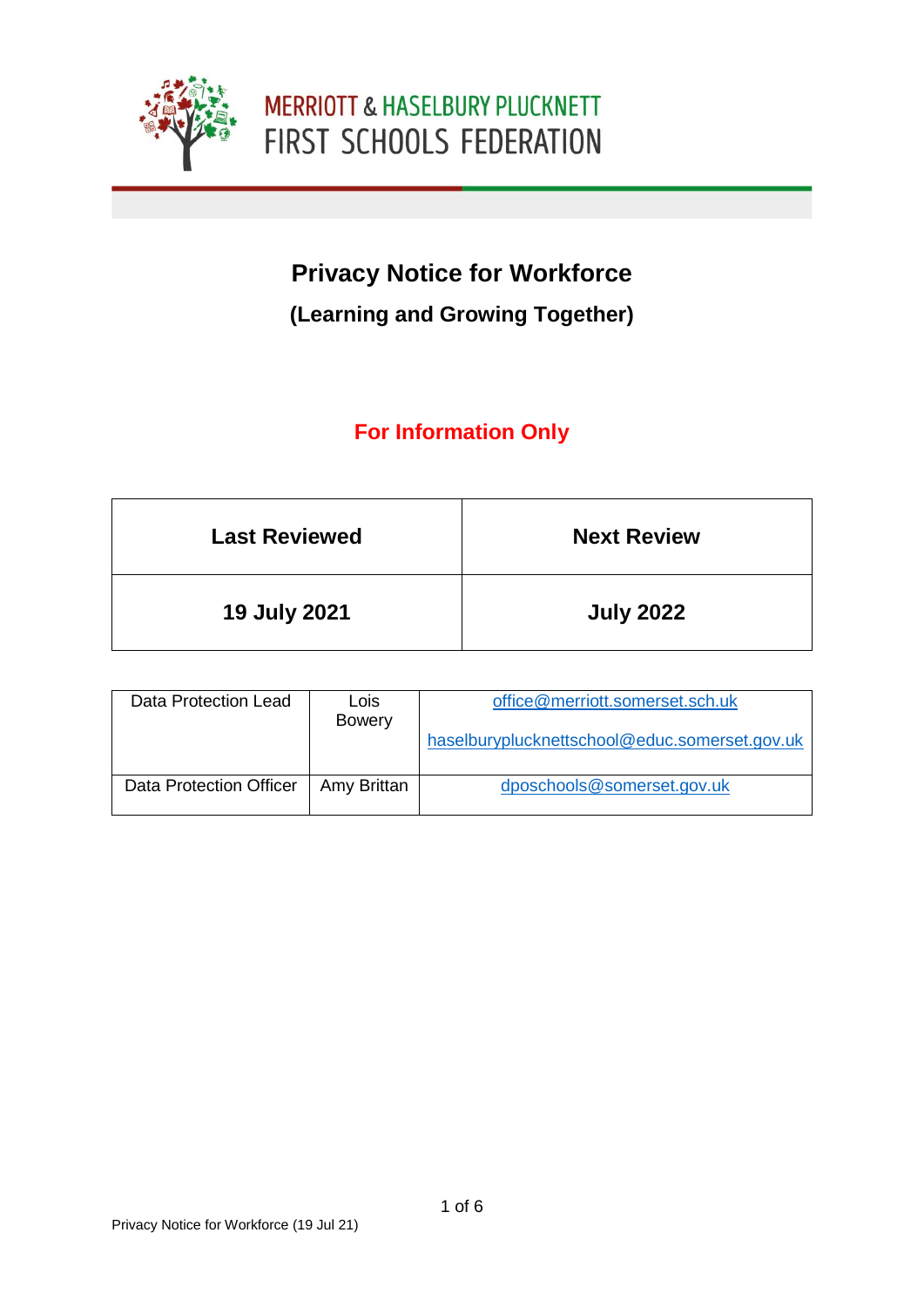#### **1. Privacy Notice (How we use workforce information)**

- a. This notice explains what personal data (information) we hold about you, how we collect, how we use and may share information about you. We are required to give you this information under data protection law.
- b. We have updated this privacy notice with information about how we may share your data for 'test and trace' services to support public health.

#### **2. The Personal Data We Hold on You**

- a. This includes:
	- i) personal information (such as name, employee or teacher number, national insurance number, emergency contact details).
	- ii) characteristics information (such as gender, age, ethnic group).
	- iii) contract information (such as start date, hours worked, post, roles and salary information).
	- iv) work absence information (such as number of absences and reasons).
	- v) qualifications (and, where relevant, subjects taught).
	- vi) relevant medical information.
	- v) Photographs
	- vi) CCTV images.
	- vii) Biometric Data (from your thumbprint) where your consent has been given.
- b. This list is not exhaustive. To access the current list of categories of information we process please request to see our data asset audit by contacting the school.

#### **3. Why we collect and use workforce information**

- a. We use workforce data to:
	- i) maintain accurate and up-to-date employment records and contact details (including details of emergency contacts).
	- ii) enable individuals to be paid.
	- iii) support pension payments and calculations.
	- iv) run recruitment processes.
	- v) operate and keep a record of disciplinary and grievance processes to ensure acceptable conduct in the workplace.
	- vi) operate and keep a record of employee performance and related processes, to plan for career development, and for succession planning and workforce management purposes.
	- v) obtain occupational health advice, to ensure that we meet obligations under health and safety law, and ensure that employees are fit to work.
	- vi) operate and keep a record of other types of leave (including maternity, paternity, adoption, parental and shared parental leave), to allow effective workforce management, to ensure that the organisation complies with duties in relation to leave entitlement, and to ensure that employees are receiving the pay or other benefits to which they are entitled.
	- vii) ensure effective general HR and business administration.
	- viii) provide references on request for current or former employees.
	- ix) respond to and defend against legal claims.
	- x) inform financial audits of the school.
	- xi) inform national workforce policy monitoring and development.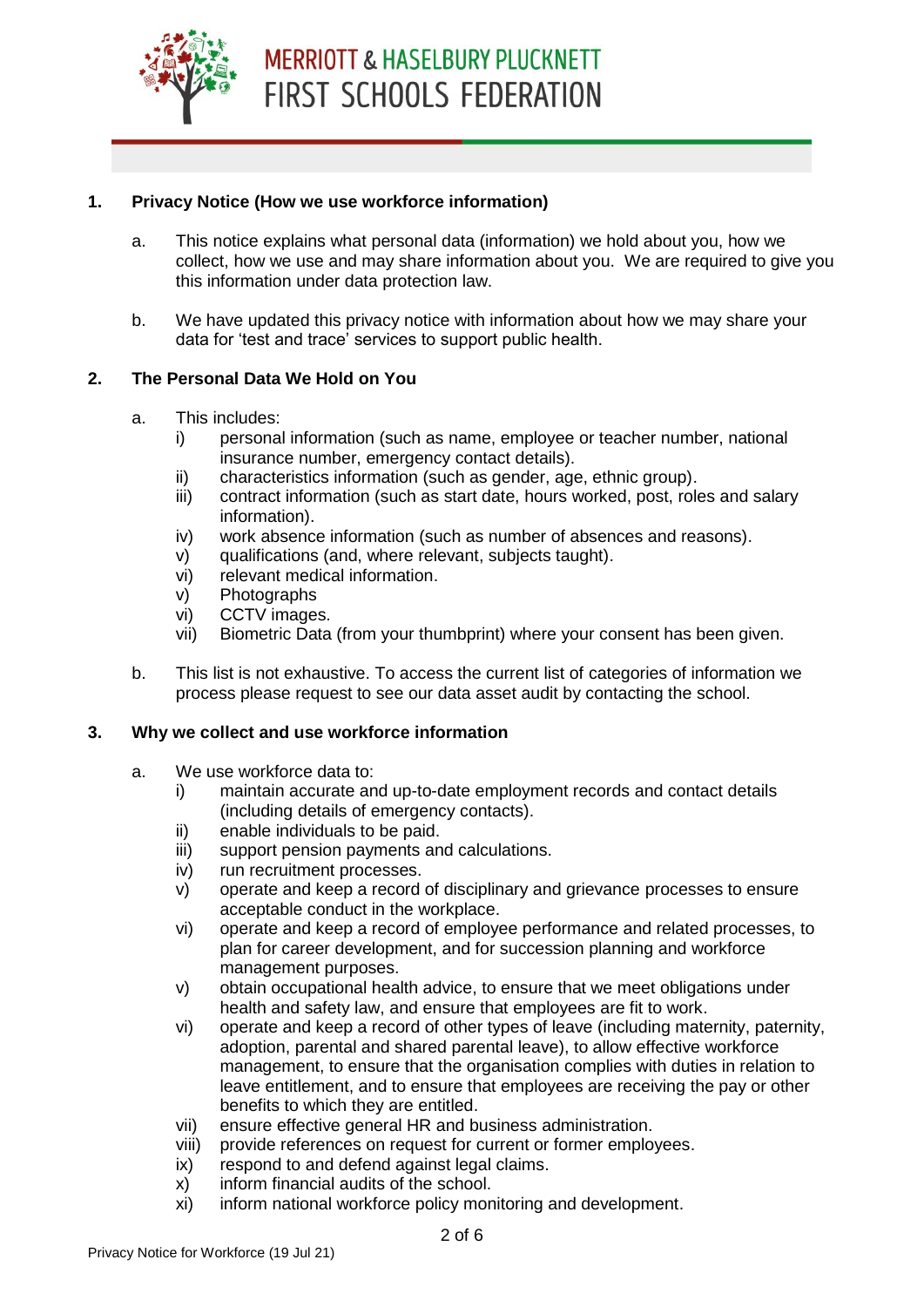

xii) provide information to local government as required by law in the event of a public health emergency.

#### **4. Our Legal Basis for Using this Data**

- a. Under the UK General Data Protection Regulation (UK GDPR), the lawful bases we rely on for processing workforce information are:
	- i) **Article 6 (1) (b) Contract:** the processing is necessary because we have a contract with you and we need to process your personal information to comply with your contract.
	- ii) **Article 6 (1) (c) Legal obligation:** the processing is necessary for us to comply with the law; we are required to share information about our workforce members under section 5 of the Education (Supply of Information about the School Workforce) (England) Regulations 2007 and amendments.
	- iii) **Article 6 (1) (e) Public Task**: we may collect information from you where it is necessary to perform a task in the public interest e.g. taking temperature data on site and / or sharing staff data with the local authority in the event of a public health emergency.
	- iv) **Article 6 (1) (f) Legitimate interests:** we rely on having a legitimate reason as your employer to collect and use your personal information, and to comply with our statutory obligations.
	- v) For some data processing where there is no legal obligation, contract or legitimate interest for the school to collect and use the data, we will ask for your consent under **Article 6 (1) (a) Consent:** the individual has given clear consent for us to process their personal data for a specific purpose.
	- vi) We may also share your information if we need to protect your vital interests (or someone else's interest) e.g. in a life or death situation we may share information with healthcare professionals.
- b. We may also collect and use information about your health. This is a special category of personal information, and we will only collect and use it when it is necessary for public health, e.g. protecting against serious threats to health. The legal basis here is Article 9(2)(i) of UK GDPR.
- c. Public Health England also has special permission from the Secretary of State for Health and Social Care to use personally identifiable information without your permission where this is in the public interest. This is known as 'Section 251' approval and includes the use of the information collected by NHS Test and Trace to help protect the public from coronavirus. The part of the law that applies here is Section 251 of the National Health Service Act 2006 and the associated Health Service (Control of Patient Information) Regulations 2002.
- d. Where we have got your consent to use your data, you may withdraw this at any time. We will make this clear when we ask for your consent and explain how to go about withdrawing consent.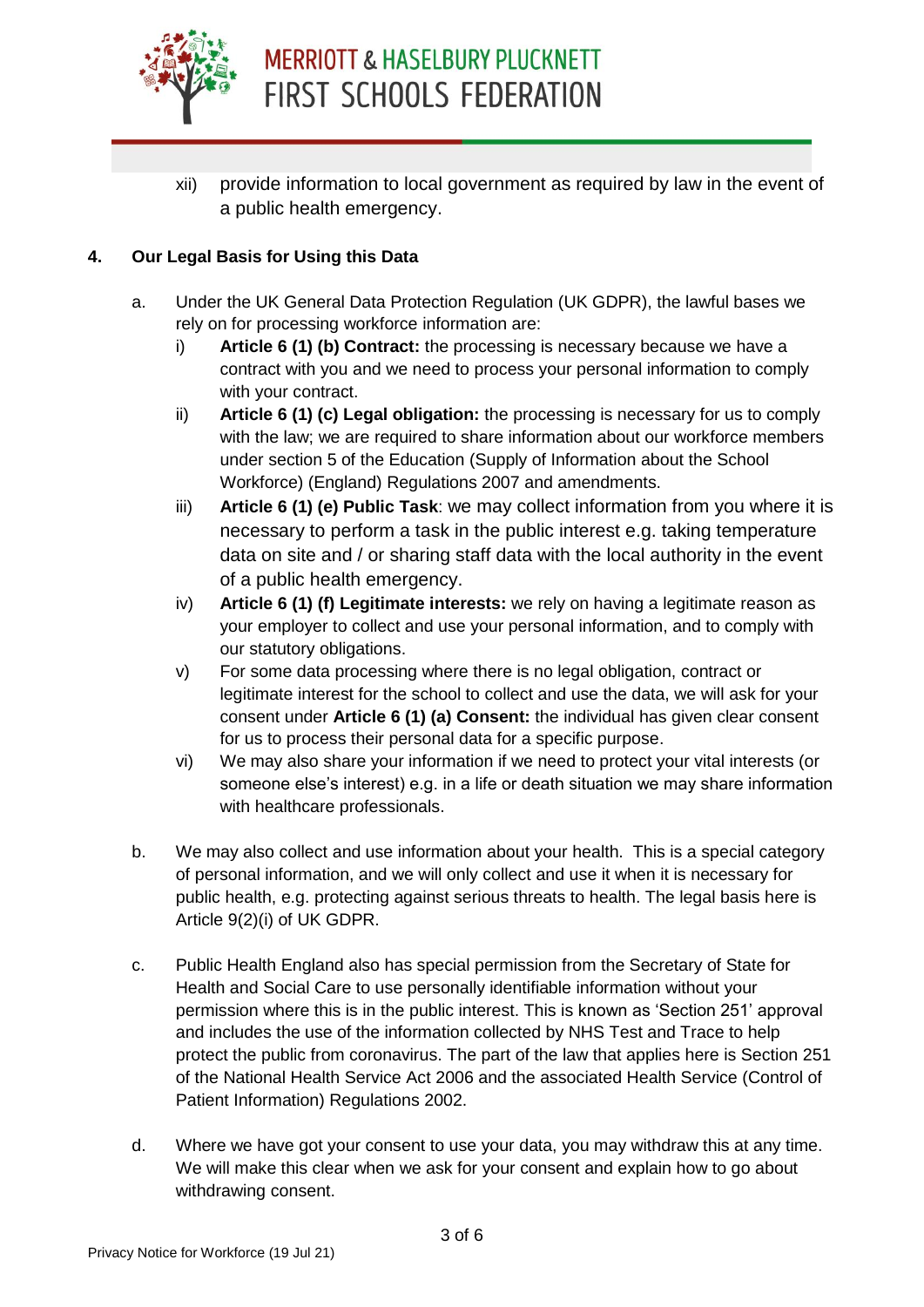

#### **5. Collecting workforce information**

- a. We collect personal information via staff contract forms and annual data collection sheets.
- b. Workforce data is essential for the school's / local authority's operational use. Whilst the majority of personal information you provide to us is mandatory, some of it is requested on a voluntary basis. In order to comply with UK GDPR, we will inform you at the point of collection whether you are required to provide certain information to us or if you have a choice in this.

#### **6. Storing workforce information**

- a. We hold workforce data securely for the set amount of time shown in our data retention schedule which is based on guidance from the Information and Records Management Service (IRMS)<https://irms.org.uk/page/SchoolsToolkit>
- b. We have appropriate security measures in place to prevent personal information from being accidentally lost or used or accessed in an unauthorised way. We limit access to your personal information to those who have a genuine business need to know it.
- c. Those processing your information will do so only in an authorised manner and are subject to a duty of confidentiality. We also have procedures in place to deal with any suspected data security breach. We will notify you and the Information Commissioner's Office of a suspected data security breach where we are legally required to do so.

#### **7. Who we share workforce information with**

We routinely share this information with:

- a. Somerset Local Authority your personal data may be shared between Council service areas, as required by authorised officers for the performance of their roles, for example HR&Payroll, Finance, Insurance, Health & Safety or ICT.
- b. The Department for Education (DfE).

#### **8. Why we share school workforce information**

We do not share information about our workforce members with anyone without consent unless the law and our policies allow us to do so.

#### **9. Somerset Local Authority**

- a. We are required to share information about our workforce members with Somerset Local Authority under Section 5 of the Education (Supply of Information about the School Workforce) (England) Regulations 2007 and amendments.
- b. We share information with the Local Authority's HR and Payroll Services under Pension Regulations and Income Tax (Pay As You Earn) Regulations 2003.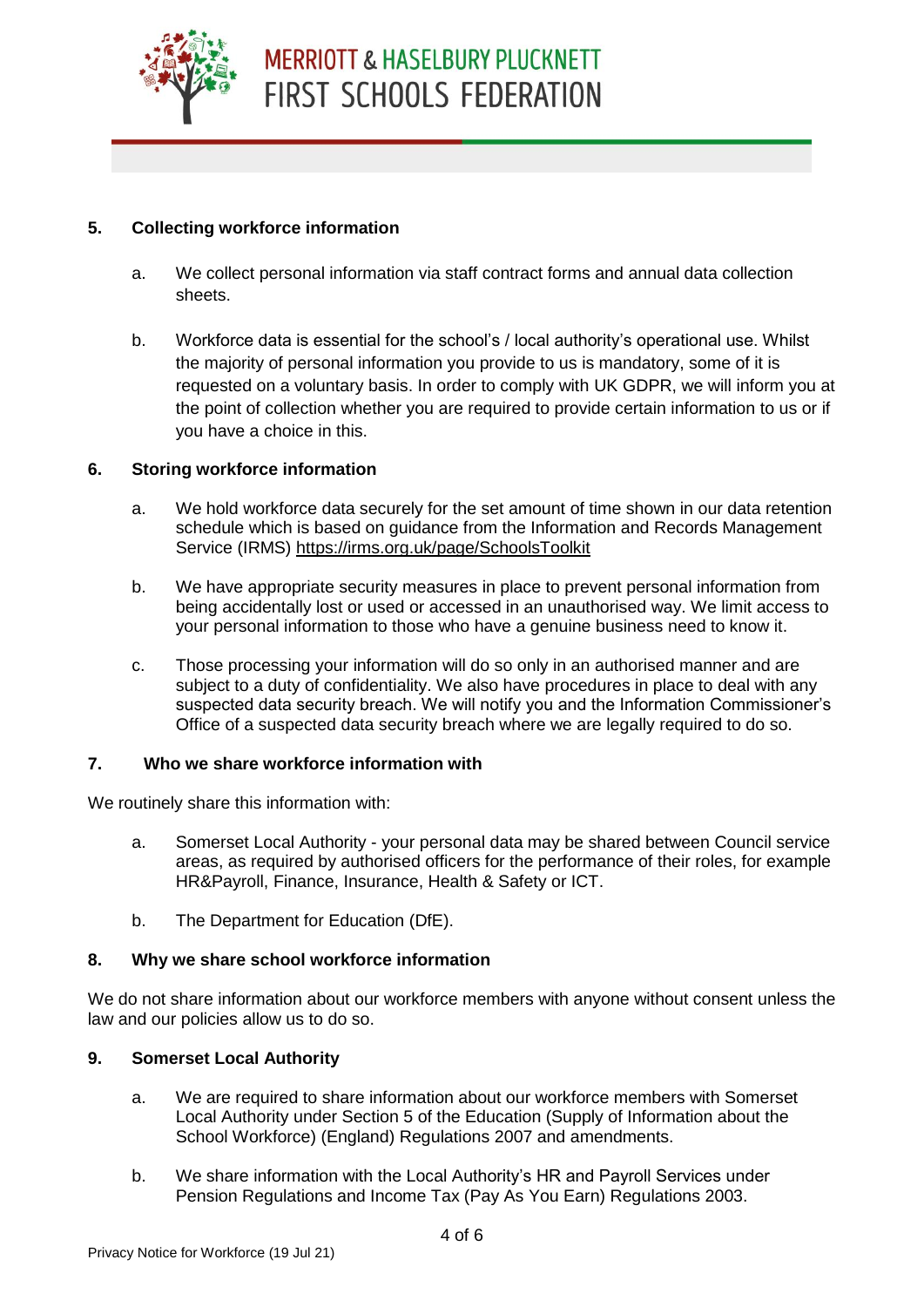

#### **10. Department for Education**

- a. We share personal data with the Department for Education (DfE) on a statutory basis. This data sharing underpins workforce policy monitoring, evaluation, and links to school funding / expenditure and the assessment educational attainment.
- b. We are required to share information about our school employees with the Department for Education (DfE) under section 5 of the Education (Supply of Information about the School Workforce) (England) Regulations 2007 and amendments.
- c. All data is transferred securely and held by DfE under a combination of software and hardware controls which meet the current [government security policy framework.](https://www.gov.uk/government/publications/security-policy-framework)
- d. For more information, please see 'How Government uses your data' section.

### **Your Rights**

**11. Requesting access to your personal data** Under data protection legislation, our staff have the right to request access to information about themselves that we hold. To make a request for your personal information, contact the school.

#### **12. Your Rights**

- a. You have the right to:
	- i) ask us for access to information about you that we hold.
	- ii) have your personal data rectified, if it is inaccurate or incomplete.
	- iii) request the deletion or removal of personal data where there is no compelling reason for its continued processing.
	- iv) restrict our processing of your personal data (i.e. permitting its storage but no further processing).
	- v) object to direct marketing (including profiling) and processing for the purposes of scientific / historical research and statistics.
	- vi) not be subject to decisions based purely on automated processing where it produces a legal or similarly significant effect on you.
- b. If you have a concern or complaint about the way we are collecting or using your personal data, you should raise your concern with us in the first instance or directly to the Information Commissioner's Office at<https://ico.org.uk/concerns/>
- c. For further information on how the Local Authority processes your data, please ask the school's Data Protection Officer for a copy of the Somerset Data Sharing Agreement. For further information on how Somerset Local Authority's HR Admin and Payroll Services processes your personal data, please see [http://extranet.somerset.gov.uk/hr/employment-information/data](http://extranet.somerset.gov.uk/hr/employment-information/data-protection/?assetdet1005146=130059)[protection/?assetdet1005146=130059](http://extranet.somerset.gov.uk/hr/employment-information/data-protection/?assetdet1005146=130059)
- d. For further information on how to request access to personal information held centrally by the DfE, please see the 'How Government uses your data' section of this notice.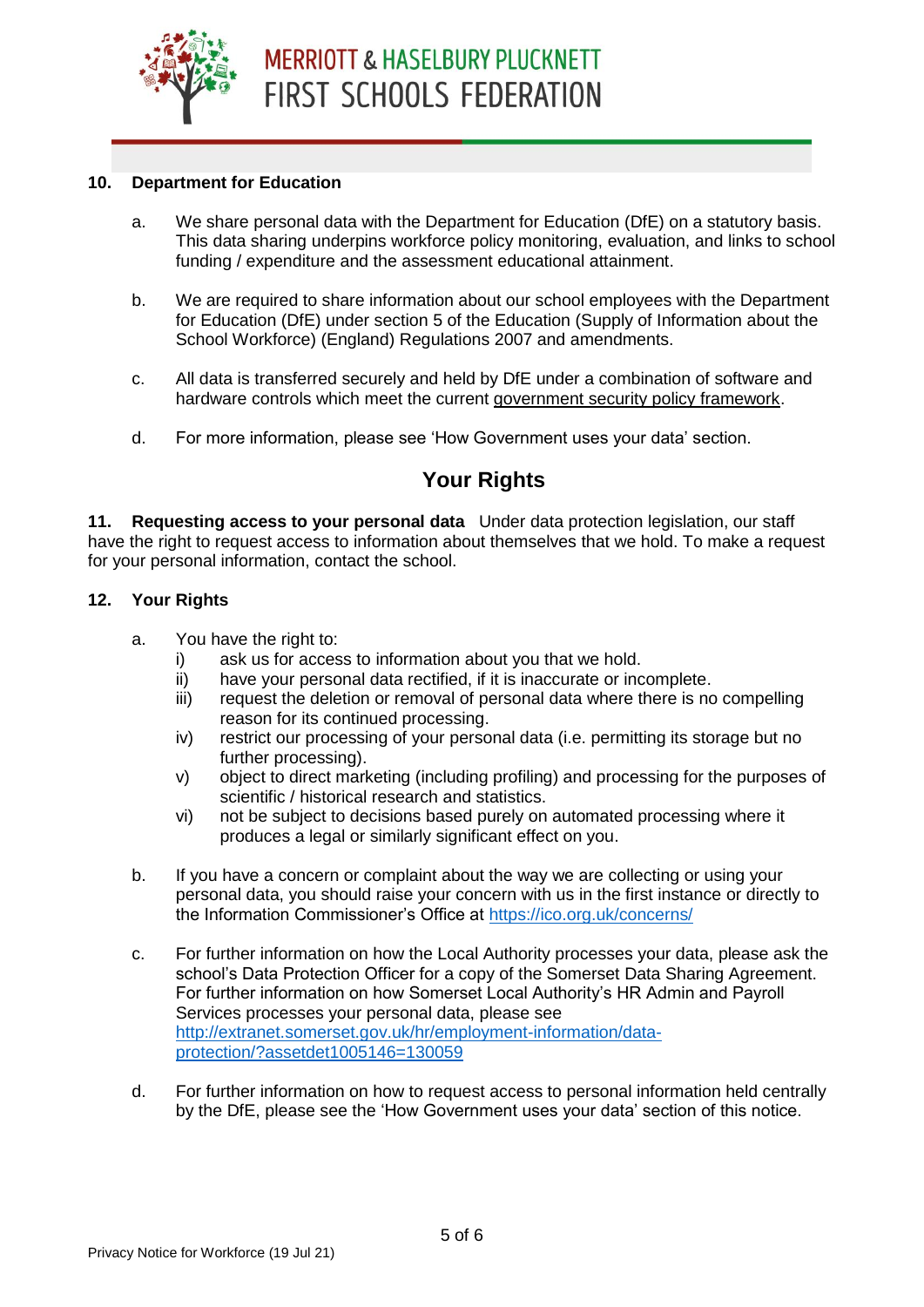

**13. Withdrawal of consent and the right to lodge a complaint** Where we are processing your personal data with your consent, you have the right to withdraw that consent. If you change your mind, or you are unhappy with our use of your personal data, please let us know by contacting the Data Protection Lead.

**14. How Government uses your data** The workforce data that we lawfully share with the DfE through data collections. This:

- a. informs departmental policy on pay and the monitoring of the effectiveness and diversity of the school workforce
- b. links to school funding and expenditure.
- c. supports 'longer term' research and monitoring of educational policy.

**15. Data collection requirements** To find out more about the data collection requirements placed on us by the Department for Education including the data that we share with them, go to<https://www.gov.uk/education/data-collection-and-censuses-for-schools>

#### **16. Sharing by the Department**

- a. The Department may share information about school employees with third parties who promote the education or well-being of children or the effective deployment of school staff in England by:
	- i) conducting research or analysis.
	- ii) producing statistics.
	- iii) providing information, advice or guidance.
- b. The Department has robust processes in place to ensure that the confidentiality of personal data is maintained and there are stringent controls in place regarding access to it and its use. Decisions on whether DfE releases personal data to third parties are subject to a strict approval process and based on a detailed assessment of:
	- i) who is requesting the data.
	- ii) the purpose for which it is required.
	- iii) the level and sensitivity of data requested.
	- iv) the arrangements in place to securely store and handle the data.
- c. To be granted access to school workforce information, organisations must comply with its strict terms and conditions covering the confidentiality and handling of the data, security arrangements and retention and use of the data.

#### **17. How to find out what personal information DfE hold about you**

- a. Under the terms of the Data Protection Act 2018, you're entitled to ask the Department:
	- i) if they are processing your personal data.
	- ii) for a description of the data they hold about you. iii) the reasons they're holding it and any recipient it may be disclosed to.
	- iv) for a copy of your personal data and any details of its source.
- b. If you want to see the personal data held about you by the Department, you should make a 'subject access request'. Further information on how to do this can be found within the Department's personal information charter, via: